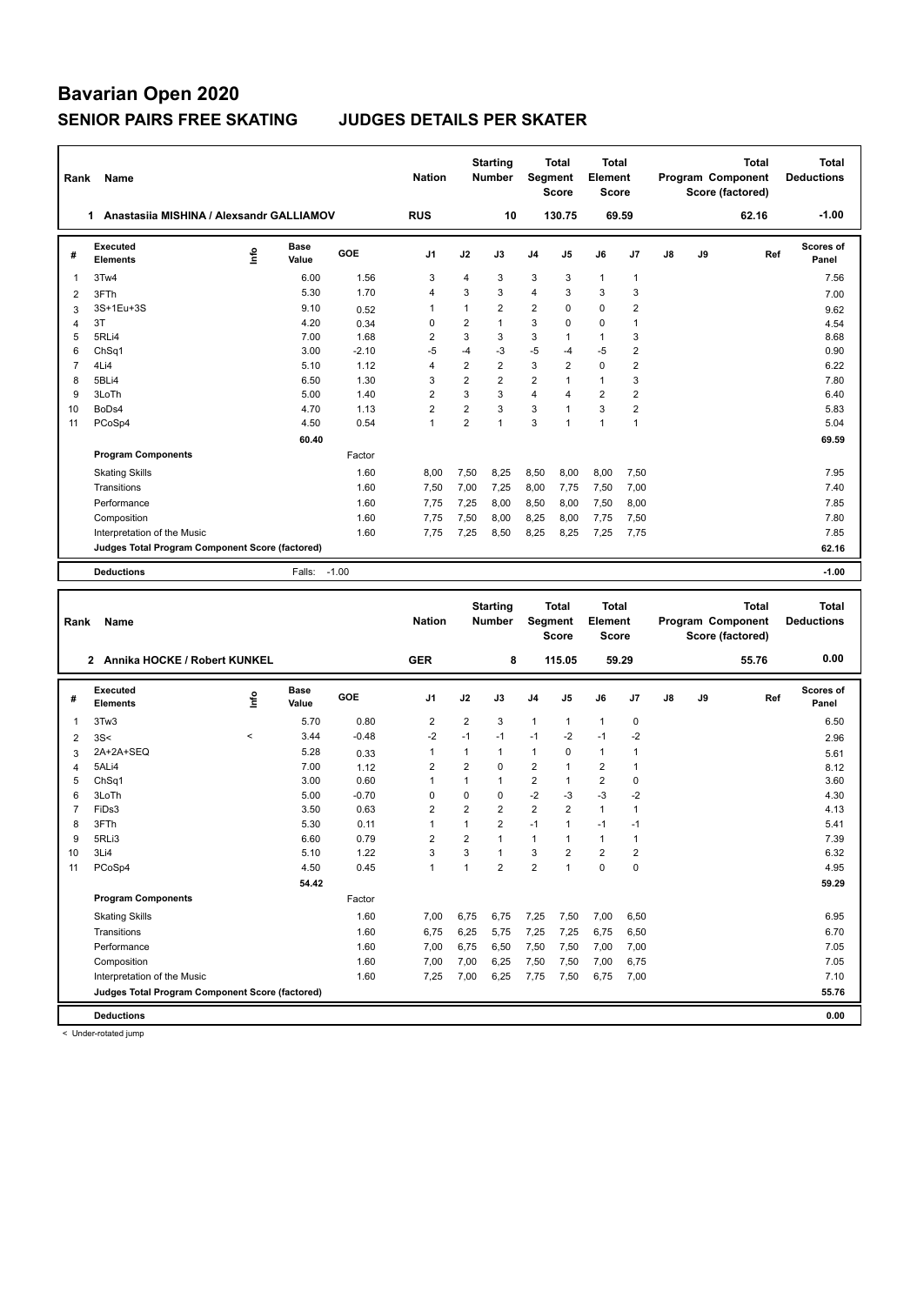| Rank           | <b>Name</b>                                     |   |               |            | <b>Nation</b>  |                | <b>Starting</b><br><b>Number</b> | <b>Segment</b> | <b>Total</b><br><b>Score</b> | <b>Total</b><br>Element<br><b>Score</b> |                |               |    | <b>Total</b><br>Program Component<br>Score (factored) | Total<br><b>Deductions</b> |
|----------------|-------------------------------------------------|---|---------------|------------|----------------|----------------|----------------------------------|----------------|------------------------------|-----------------------------------------|----------------|---------------|----|-------------------------------------------------------|----------------------------|
|                | Zoe JONES / Christopher BOYADJI<br>3            |   |               |            | <b>GBR</b>     |                | 7                                |                | 114.24                       |                                         | 57.92          |               |    | 56.32                                                 | 0.00                       |
| #              | Executed<br><b>Elements</b>                     | ۴ | Base<br>Value | <b>GOE</b> | J <sub>1</sub> | J2             | J3                               | J <sub>4</sub> | J5                           | J6                                      | J <sub>7</sub> | $\mathsf{J}8$ | J9 | Ref                                                   | Scores of<br>Panel         |
| $\overline{1}$ | $3T+2T$                                         |   | 5.50          | 0.59       | $\mathbf{1}$   | 1              | $\overline{2}$                   | $\overline{2}$ | $\mathbf{1}$                 | $\mathbf{1}$                            | $\overline{2}$ |               |    |                                                       | 6.09                       |
| 2              | 3TwB                                            |   | 4.80          | $-1.25$    | -3             | $-2$           | $-2$                             | $-2$           | $-3$                         | $-3$                                    | $-4$           |               |    |                                                       | 3.55                       |
| 3              | 2A                                              |   | 3.30          | $-0.99$    | -3             | $-3$           | $-4$                             | $-3$           | $-3$                         | $-3$                                    | -3             |               |    |                                                       | 2.31                       |
| 4              | 5RLi4                                           |   | 7.00          | 0.98       | 2              | $\overline{2}$ | $\mathbf{1}$                     | $\overline{2}$ | $\mathbf{1}$                 | $\mathbf{1}$                            | $\overline{1}$ |               |    |                                                       | 7.98                       |
| 5              | FiDs1                                           |   | 2.90          | 0.35       | $\overline{2}$ | $\overline{2}$ | 1                                | $\mathbf{1}$   | $\mathbf{1}$                 | $\mathbf{1}$                            | $\mathbf 0$    |               |    |                                                       | 3.25                       |
| 6              | ChSq1                                           |   | 3.00          | 0.70       | $\overline{1}$ | $\overline{2}$ | $\overline{2}$                   | $\mathbf{1}$   | 2                            | $\mathbf{1}$                            | $\mathbf{1}$   |               |    |                                                       | 3.70                       |
| $\overline{7}$ | 5ALi3                                           |   | 6.60          | 1.72       | 3              | 3              | 3                                | $\overline{2}$ | 3                            | $\overline{2}$                          | $\overline{2}$ |               |    |                                                       | 8.32                       |
| 8              | 3LoTh                                           |   | 5.00          | 0.80       | $\overline{1}$ | 3              | $\overline{2}$                   | 3              | $\mathbf{1}$                 | $\mathbf{1}$                            | $\overline{1}$ |               |    |                                                       | 5.80                       |
| 9              | 3FTh                                            |   | 5.30          | 0.95       | 3              | 3              | $\overline{2}$                   | $\overline{2}$ | $\Omega$                     | $\overline{2}$                          | $\mathbf 0$    |               |    |                                                       | 6.25                       |
| 10             | 3Li4                                            |   | 5.10          | 0.71       | $\overline{1}$ | $\overline{2}$ | $\overline{2}$                   | $\mathbf{1}$   | $\Omega$                     | $\overline{2}$                          | $\overline{1}$ |               |    |                                                       | 5.81                       |
| 11             | PCoSp4                                          |   | 4.50          | 0.36       | 0              | $\overline{2}$ | 1                                | $\overline{2}$ | $\Omega$                     | $\mathbf{1}$                            | $-1$           |               |    |                                                       | 4.86                       |
|                |                                                 |   | 53.00         |            |                |                |                                  |                |                              |                                         |                |               |    |                                                       | 57.92                      |
|                | <b>Program Components</b>                       |   |               | Factor     |                |                |                                  |                |                              |                                         |                |               |    |                                                       |                            |
|                | <b>Skating Skills</b>                           |   |               | 1.60       | 7,00           | 6,75           | 6,50                             | 7,25           | 7,00                         | 6,50                                    | 6,75           |               |    |                                                       | 6.80                       |
|                | Transitions                                     |   |               | 1.60       | 6,75           | 6,75           | 7,50                             | 7,00           | 7,00                         | 6,25                                    | 6,50           |               |    |                                                       | 6.80                       |
|                | Performance                                     |   |               | 1.60       | 7,25           | 7,25           | 7,25                             | 7,50           | 7,25                         | 6,75                                    | 7,00           |               |    |                                                       | 7.20                       |
|                | Composition                                     |   |               | 1.60       | 7,00           | 7,25           | 7,50                             | 7,25           | 7,25                         | 6,50                                    | 6,75           |               |    |                                                       | 7.10                       |
|                | Interpretation of the Music                     |   |               | 1.60       | 7,00           | 7,50           | 8,00                             | 7,50           | 7,25                         | 6,75                                    | 7,25           |               |    |                                                       | 7.30                       |
|                | Judges Total Program Component Score (factored) |   |               |            |                |                |                                  |                |                              |                                         |                |               |    |                                                       | 56.32                      |
|                | <b>Deductions</b>                               |   |               |            |                |                |                                  |                |                              |                                         |                |               |    |                                                       | 0.00                       |

| Rank           | Name                                            |            |                      |            | <b>Nation</b>  |                | <b>Starting</b><br><b>Number</b> | Segment        | <b>Total</b><br><b>Score</b> | <b>Total</b><br>Element<br><b>Score</b> |                |    |    | <b>Total</b><br><b>Program Component</b><br>Score (factored) | <b>Total</b><br><b>Deductions</b> |
|----------------|-------------------------------------------------|------------|----------------------|------------|----------------|----------------|----------------------------------|----------------|------------------------------|-----------------------------------------|----------------|----|----|--------------------------------------------------------------|-----------------------------------|
|                | Karina AKOPOVA / Maksim SHAGALOV<br>4           |            |                      |            | <b>RUS</b>     |                | 9                                |                | 107.76                       |                                         | 52.60          |    |    | 56.16                                                        | $-1.00$                           |
| #              | Executed<br><b>Elements</b>                     | <b>Lin</b> | <b>Base</b><br>Value | <b>GOE</b> | J <sub>1</sub> | J2             | J3                               | J <sub>4</sub> | J5                           | J6                                      | J <sub>7</sub> | J8 | J9 | Ref                                                          | Scores of<br>Panel                |
| 1              | 3Tw2                                            |            | 5.40                 | 0.76       | $\overline{2}$ | 2              | $\overline{2}$                   | $\overline{2}$ | $-1$                         | $\overline{2}$                          | $-2$           |    |    |                                                              | 6.16                              |
| 2              | 3FTh                                            |            | 5.30                 | 1.48       | 4              | 3              | 4                                | $\overline{2}$ | $\overline{2}$               | 3                                       | 0              |    |    |                                                              | 6.78                              |
| 3              | 3T                                              |            | 4.20                 | $-2.10$    | -5             | $-5$           | -5                               | $-5$           | $-5$                         | $-5$                                    | $-5$           |    |    |                                                              | 2.10                              |
| 4              | 5RLi3                                           |            | 6.60                 | 0.92       | 2              | 2              | $\overline{2}$                   | $\mathbf{1}$   | 0                            | $\mathbf{1}$                            | 1              |    |    |                                                              | 7.52                              |
| 5              | 2S<<+REP                                        | <<         | 0.28                 | $-0.18$    | $-5$           | $-5$           | $-5$                             | $-4$           | $-4$                         | $-5$                                    | $-4$           |    |    |                                                              | 0.10                              |
| 6              | Ch <sub>Sq1</sub>                               |            | 3.00                 | 0.50       | 1              | $\mathbf{1}$   | $\mathbf{1}$                     | 2              | $\mathbf{1}$                 | $\mathbf{1}$                            | 1              |    |    |                                                              | 3.50                              |
| $\overline{7}$ | 5ALi3                                           |            | 6.60                 | 0.66       | 1              | $\mathbf{1}$   | $\mathbf{1}$                     | $\overline{2}$ | $\overline{1}$               | $-1$                                    | $\mathbf{1}$   |    |    |                                                              | 7.26                              |
| 8              | 3STh                                            |            | 4.40                 | 0.79       | $\overline{2}$ | $\overline{2}$ | $\overline{2}$                   | 2              | -1                           | $\mathbf{1}$                            | 2              |    |    |                                                              | 5.19                              |
| 9              | 4Li4                                            |            | 5.10                 | 0.41       | 1              | $\mathbf{1}$   | $\mathbf{1}$                     | $\overline{2}$ | 0                            | 0                                       | $\mathbf{1}$   |    |    |                                                              | 5.51                              |
| 10             | FiDs3                                           |            | 3.50                 | 0.42       | 2              | 1              | $\overline{2}$                   | $\mathbf{1}$   | $\overline{1}$               | $\mathbf{1}$                            | $-1$           |    |    |                                                              | 3.92                              |
| 11             | PCoSp3                                          |            | 4.00                 | 0.56       | 1              | $\overline{2}$ | $\overline{2}$                   | $\overline{2}$ | $\overline{1}$               | $\mathbf{1}$                            | $\mathbf 0$    |    |    |                                                              | 4.56                              |
|                |                                                 |            | 48.38                |            |                |                |                                  |                |                              |                                         |                |    |    |                                                              | 52.60                             |
|                | <b>Program Components</b>                       |            |                      | Factor     |                |                |                                  |                |                              |                                         |                |    |    |                                                              |                                   |
|                | <b>Skating Skills</b>                           |            |                      | 1.60       | 7,25           | 7,00           | 7,25                             | 7,50           | 7,00                         | 7,00                                    | 7,50           |    |    |                                                              | 7.20                              |
|                | Transitions                                     |            |                      | 1.60       | 6.75           | 6,50           | 7.00                             | 7,25           | 6,75                         | 6,50                                    | 7,00           |    |    |                                                              | 6.80                              |
|                | Performance                                     |            |                      | 1.60       | 7,00           | 6,75           | 7,50                             | 7,50           | 7,00                         | 6,75                                    | 7,75           |    |    |                                                              | 7.15                              |
|                | Composition                                     |            |                      | 1.60       | 7,00           | 6,75           | 6,75                             | 7,75           | 6,75                         | 6,75                                    | 7,25           |    |    |                                                              | 6.90                              |
|                | Interpretation of the Music                     |            |                      | 1.60       | 7,00           | 6,50           | 7,25                             | 7,25           | 7,00                         | 6,75                                    | 7,50           |    |    |                                                              | 7.05                              |
|                | Judges Total Program Component Score (factored) |            |                      |            |                |                |                                  |                |                              |                                         |                |    |    |                                                              | 56.16                             |
|                | <b>Deductions</b>                               |            | Falls:               | $-1.00$    |                |                |                                  |                |                              |                                         |                |    |    |                                                              | $-1.00$                           |

<< Downgraded jump REP Jump repetition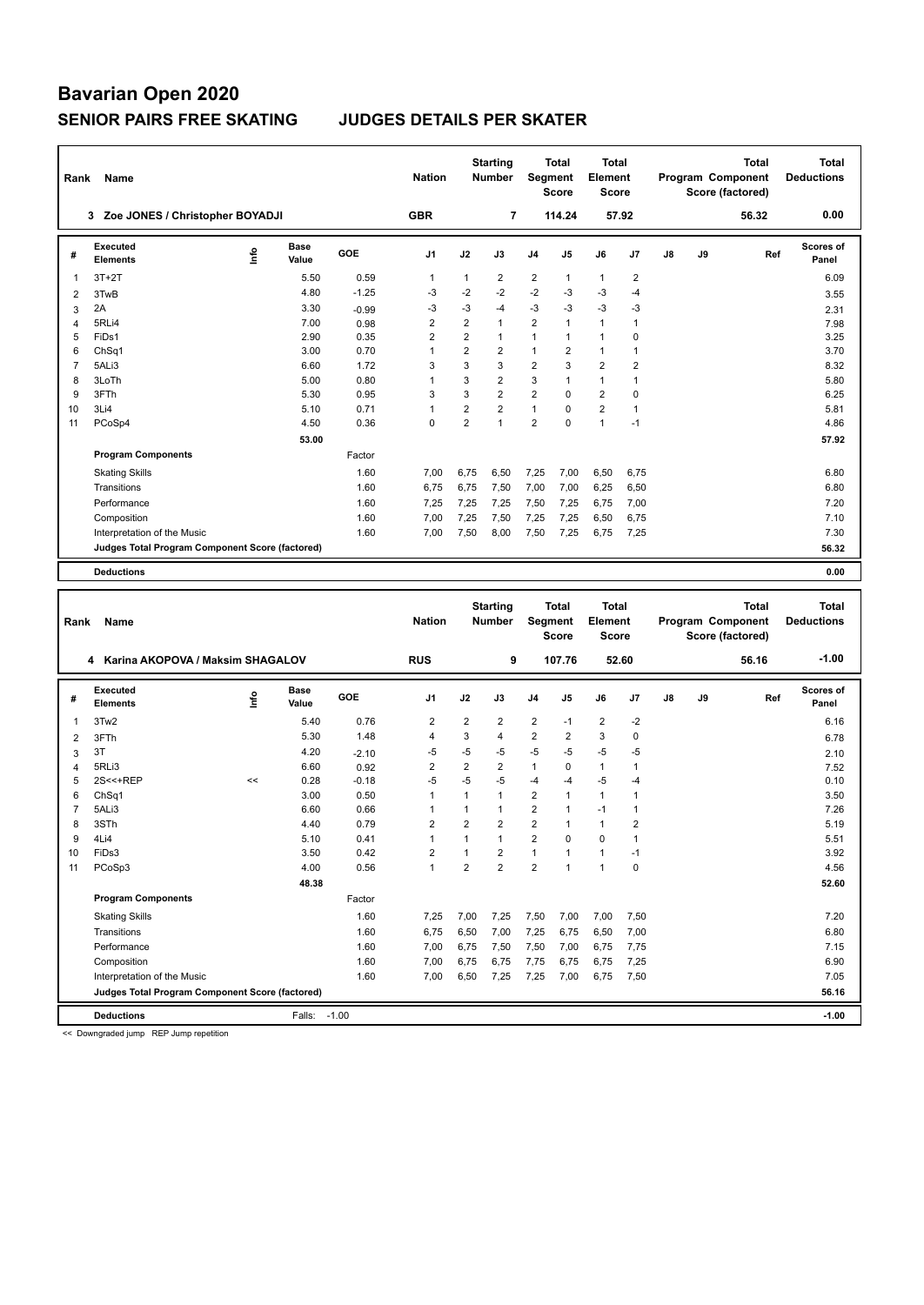| Rank           | <b>Name</b>                                     |    |                      |            | <b>Nation</b>  |                | <b>Starting</b><br><b>Number</b> | <b>Segment</b> | <b>Total</b><br><b>Score</b> | <b>Total</b><br>Element<br><b>Score</b> |                |               |    | <b>Total</b><br>Program Component<br>Score (factored) | <b>Total</b><br><b>Deductions</b> |
|----------------|-------------------------------------------------|----|----------------------|------------|----------------|----------------|----------------------------------|----------------|------------------------------|-----------------------------------------|----------------|---------------|----|-------------------------------------------------------|-----------------------------------|
|                | Sara CONTI / Niccolo MACII<br>5.                |    |                      |            | <b>ITA</b>     |                | 4                                |                | 93.29                        | 46.53                                   |                |               |    | 47.76                                                 | $-1.00$                           |
| #              | Executed<br><b>Elements</b>                     | ۴ů | <b>Base</b><br>Value | <b>GOE</b> | J <sub>1</sub> | J2             | J3                               | J <sub>4</sub> | J <sub>5</sub>               | J6                                      | J <sub>7</sub> | $\mathsf{J}8$ | J9 | Ref                                                   | <b>Scores of</b><br>Panel         |
| $\overline{1}$ | $3T+2T$                                         |    | 5.50                 | $-0.34$    | $-2$           | $-1$           | $-1$                             | $\overline{2}$ | $\mathbf 0$                  | $-1$                                    | $-1$           |               |    |                                                       | 5.16                              |
| 2              | 2Tw2                                            |    | 3.00                 | 0.00       | $\Omega$       | $\Omega$       | $\Omega$                         | $\Omega$       | $\Omega$                     | $-1$                                    | $\mathbf 0$    |               |    |                                                       | 3.00                              |
| 3              | 3STh                                            |    | 4.40                 | $-0.18$    | -1             | $-1$           | 0                                | $-1$           | 0                            | 0                                       | 0              |               |    |                                                       | 4.22                              |
| $\overline{4}$ | 5TLi3                                           |    | 5.80                 | 0.46       | $\overline{1}$ | $\mathbf{1}$   | 1                                | $\mathbf{1}$   | 0                            | $\mathbf 0$                             | $\overline{1}$ |               |    |                                                       | 6.26                              |
| 5              | 3S                                              |    | 4.30                 | $-2.15$    | $-5$           | $-5$           | $-5$                             | $-5$           | $-5$                         | $-5$                                    | $-5$           |               |    |                                                       | 2.15                              |
| 6              | 5SLi3                                           |    | 5.80                 | $-0.23$    | $-1$           | $\mathbf{1}$   | 0                                | $-1$           | $\Omega$                     | 0                                       | $-1$           |               |    |                                                       | 5.57                              |
| $\overline{7}$ | ChSq1                                           |    | 3.00                 | 0.30       | $\mathbf{1}$   | 1              | 1                                | $\mathbf{1}$   | 0                            | 0                                       | $-1$           |               |    |                                                       | 3.30                              |
| 8              | 3Li4                                            |    | 5.10                 | 0.00       | $\overline{1}$ | 1              | $-1$                             | $-1$           | $\Omega$                     | 0                                       | $\mathbf 0$    |               |    |                                                       | 5.10                              |
| 9              | 2LoTh                                           |    | 2.80                 | 0.28       | $\overline{1}$ | $\overline{2}$ | $\mathbf{1}$                     | $\mathbf{1}$   | 1                            | 1                                       | 0              |               |    |                                                       | 3.08                              |
| 10             | FiDs3                                           |    | 3.50                 | 0.42       | 3              | $\overline{1}$ | $\overline{2}$                   | $\mathbf{1}$   | $\mathbf{1}$                 | $\mathbf{1}$                            | $\overline{1}$ |               |    |                                                       | 3.92                              |
| 11             | PCoSp4                                          |    | 4.50                 | 0.27       | $\mathbf 0$    | $\mathbf{1}$   | 1                                | $\overline{1}$ | $-1$                         | 1                                       | $\mathbf 0$    |               |    |                                                       | 4.77                              |
|                |                                                 |    | 47.70                |            |                |                |                                  |                |                              |                                         |                |               |    |                                                       | 46.53                             |
|                | <b>Program Components</b>                       |    |                      | Factor     |                |                |                                  |                |                              |                                         |                |               |    |                                                       |                                   |
|                | <b>Skating Skills</b>                           |    |                      | 1.60       | 6,25           | 5,50           | 5,75                             | 6,50           | 6,50                         | 5,75                                    | 6,00           |               |    |                                                       | 6.05                              |
|                | Transitions                                     |    |                      | 1.60       | 6.00           | 5,00           | 5.00                             | 6.25           | 6,25                         | 5,25                                    | 6,00           |               |    |                                                       | 5.70                              |
|                | Performance                                     |    |                      | 1.60       | 6,25           | 5,50           | 6,25                             | 6,75           | 6,50                         | 5,25                                    | 6,25           |               |    |                                                       | 6.15                              |
|                | Composition                                     |    |                      | 1.60       | 6,00           | 5,75           | 6,25                             | 6,25           | 6,25                         | 5,50                                    | 6,00           |               |    |                                                       | 6.05                              |
|                | Interpretation of the Music                     |    |                      | 1.60       | 6,00           | 5,50           | 5,50                             | 6,50           | 6,50                         | 5,50                                    | 6,00           |               |    |                                                       | 5.90                              |
|                | Judges Total Program Component Score (factored) |    |                      |            |                |                |                                  |                |                              |                                         |                |               |    |                                                       | 47.76                             |
|                | <b>Deductions</b>                               |    | Falls: -1.00         |            |                |                |                                  |                |                              |                                         |                |               |    |                                                       | $-1.00$                           |

| Rank           | Name                                            |         |                      |            | <b>Nation</b>  |                | <b>Starting</b><br><b>Number</b> | Segment        | <b>Total</b><br><b>Score</b> | <b>Total</b><br>Element<br><b>Score</b> |                |    |    | <b>Total</b><br>Program Component<br>Score (factored) | <b>Total</b><br><b>Deductions</b> |
|----------------|-------------------------------------------------|---------|----------------------|------------|----------------|----------------|----------------------------------|----------------|------------------------------|-----------------------------------------|----------------|----|----|-------------------------------------------------------|-----------------------------------|
|                | Vivienne CONTARINO / Marco PAULETTI<br>6.       |         |                      |            | <b>ITA</b>     |                | 6                                |                | 92.48                        |                                         | 42.44          |    |    | 51.04                                                 | $-1.00$                           |
| #              | Executed<br><b>Elements</b>                     | ١nfo    | <b>Base</b><br>Value | <b>GOE</b> | J <sub>1</sub> | J2             | J3                               | J <sub>4</sub> | J5                           | J6                                      | J <sub>7</sub> | J8 | J9 | Ref                                                   | <b>Scores of</b><br>Panel         |
| $\overline{1}$ | 2Tw1                                            |         | 2.80                 | 0.28       | 0              | $\overline{2}$ | 2                                | $\pmb{0}$      | 0                            | $\overline{2}$                          | $\mathbf{1}$   |    |    |                                                       | 3.08                              |
| 2              | 3STh                                            |         | 4.40                 | $-1.23$    | $-4$           | $-3$           | $-2$                             | $-3$           | $-3$                         | $-3$                                    | $-1$           |    |    |                                                       | 3.17                              |
| 3              | 3S<<                                            | <<      | 1.30                 | $-0.65$    | -5             | $-5$           | -5                               | $-5$           | -5                           | $-5$                                    | $-5$           |    |    |                                                       | 0.65                              |
| $\overline{4}$ | 5TLi4                                           |         | 6.20                 | 0.87       | $\mathbf 1$    | $\overline{2}$ | $\overline{2}$                   | $\mathbf 0$    | 1                            | $\mathbf{1}$                            | $\overline{2}$ |    |    |                                                       | 7.07                              |
| 5              | 2A<+COMBO                                       | $\prec$ | 2.64                 | $-1.22$    | $-5$           | $-4$           | $-5$                             | $-5$           | $-4$                         | $-5$                                    | $-4$           |    |    |                                                       | 1.42                              |
| 6              | 5RLi1                                           |         | 5.80                 | 0.23       | $-1$           | $\mathbf 0$    | $\mathbf{1}$                     | $\mathbf{1}$   | 0                            | $\mathbf 0$                             | $\mathbf{1}$   |    |    |                                                       | 6.03                              |
| $\overline{7}$ | 2FTh                                            |         | 3.00                 | 0.12       | 0              | 0              | $\mathbf{1}$                     | $\mathbf{1}$   | $\Omega$                     | $\mathbf{1}$                            | 0              |    |    |                                                       | 3.12                              |
| 8              | Ch <sub>Sq1</sub>                               |         | 3.00                 | 0.50       | -1             | $\Omega$       | 1                                | $\mathbf{1}$   | -1                           | $\mathbf{1}$                            | $\overline{2}$ |    |    |                                                       | 3.50                              |
| 9              | BoDs2                                           |         | 3.90                 | 0.47       | $\overline{1}$ | $\mathbf{1}$   | $\overline{2}$                   | $\mathbf{1}$   | $\mathbf{1}$                 | $\mathbf{1}$                            | 2              |    |    |                                                       | 4.37                              |
| 10             | 3Li4                                            |         | 5.10                 | 0.61       | -1             | 1              | $\mathbf{1}$                     | 3              | $\mathbf 0$                  | $\mathbf{1}$                            | $\overline{2}$ |    |    |                                                       | 5.71                              |
| 11             | PCoSp3                                          |         | 4.00                 | 0.32       | 0              | $\mathbf 0$    | 1                                | $\overline{2}$ | $\overline{1}$               | $\mathbf{1}$                            | 1              |    |    |                                                       | 4.32                              |
|                |                                                 |         | 42.14                |            |                |                |                                  |                |                              |                                         |                |    |    |                                                       | 42.44                             |
|                | <b>Program Components</b>                       |         |                      | Factor     |                |                |                                  |                |                              |                                         |                |    |    |                                                       |                                   |
|                | <b>Skating Skills</b>                           |         |                      | 1.60       | 6,75           | 5,75           | 6,00                             | 6,50           | 6,75                         | 6,25                                    | 6,50           |    |    |                                                       | 6.40                              |
|                | Transitions                                     |         |                      | 1.60       | 6.50           | 5,25           | 6.25                             | 6,00           | 6,00                         | 6,00                                    | 6,75           |    |    |                                                       | 6.15                              |
|                | Performance                                     |         |                      | 1.60       | 6,50           | 5,50           | 6,75                             | 6,50           | 6,50                         | 6,50                                    | 7,00           |    |    |                                                       | 6.55                              |
|                | Composition                                     |         |                      | 1.60       | 6,25           | 5,75           | 6,25                             | 6,25           | 6,25                         | 6,75                                    | 7,25           |    |    |                                                       | 6.35                              |
|                | Interpretation of the Music                     |         |                      | 1.60       | 6,50           | 5,50           | 6,50                             | 6,50           | 6,50                         | 6,25                                    | 7,00           |    |    |                                                       | 6.45                              |
|                | Judges Total Program Component Score (factored) |         |                      |            |                |                |                                  |                |                              |                                         |                |    |    |                                                       | 51.04                             |
|                | <b>Deductions</b>                               |         | Falls: -1.00         |            |                |                |                                  |                |                              |                                         |                |    |    |                                                       | $-1.00$                           |

< Under-rotated jump << Downgraded jump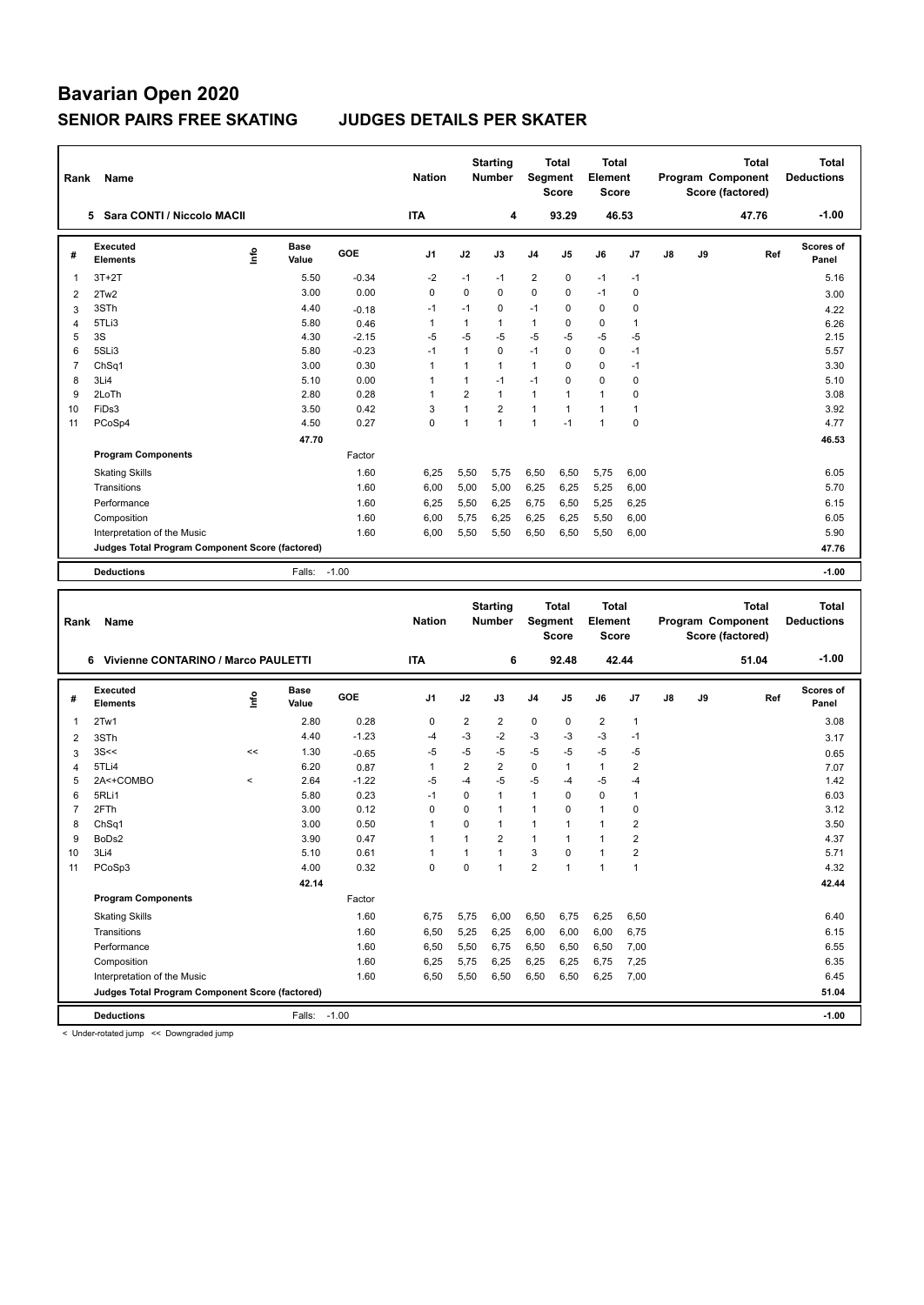| Rank           | <b>Name</b>                                     |    |                      |            | <b>Nation</b>  |                | <b>Starting</b><br><b>Number</b> | <b>Segment</b> | <b>Total</b><br><b>Score</b> | <b>Total</b><br>Element<br><b>Score</b> |                |    |    | Total<br>Program Component<br>Score (factored) | Total<br><b>Deductions</b> |
|----------------|-------------------------------------------------|----|----------------------|------------|----------------|----------------|----------------------------------|----------------|------------------------------|-----------------------------------------|----------------|----|----|------------------------------------------------|----------------------------|
|                | Alexandra HERBRIKOVA / Nicolas ROULET<br>7      |    |                      |            | <b>SUI</b>     |                | 5                                |                | 90.18                        |                                         | 42.42          |    |    | 47.76                                          | 0.00                       |
| #              | Executed<br><b>Elements</b>                     | ۴ů | <b>Base</b><br>Value | <b>GOE</b> | J <sub>1</sub> | J2             | J3                               | J <sub>4</sub> | J <sub>5</sub>               | J6                                      | J <sub>7</sub> | J8 | J9 | Ref                                            | <b>Scores of</b><br>Panel  |
| $\overline{1}$ | 2Tw3                                            |    | 3.20                 | 0.19       | 0              | $\mathbf{1}$   | $\mathbf{1}$                     | $\overline{2}$ | $\mathbf 0$                  | $\mathbf{1}$                            | 0              |    |    |                                                | 3.39                       |
| 2              | 3STh                                            |    | 4.40                 | $-1.23$    | -4             | $-2$           | $-3$                             | $-3$           | $-3$                         | $-3$                                    | $-2$           |    |    |                                                | 3.17                       |
| 3              | 2A                                              |    | 3.30                 | 0.00       | 0              | $\mathbf 0$    | 0                                | $\mathbf{1}$   | 0                            | 0                                       | 0              |    |    |                                                | 3.30                       |
| $\overline{4}$ | 5ALi4                                           |    | 7.00                 | 0.42       | $\mathbf 1$    | 0              | $\Omega$                         | $\overline{2}$ | $\Omega$                     | $\mathbf{1}$                            | $\mathbf{1}$   |    |    |                                                | 7.42                       |
| 5              | PCoSp3                                          |    | 4.00                 | 0.00       | 0              | $-1$           | $-2$                             | $\mathbf{1}$   | 0                            | 0                                       | $\overline{1}$ |    |    |                                                | 4.00                       |
| 6              | 2S+1Eu+2S                                       |    | 3.10                 | 0.13       | $\mathbf 1$    | $\mathbf 0$    | 1                                | $\mathbf{1}$   | $\mathbf{1}$                 | $\mathbf{1}$                            | -1             |    |    |                                                | 3.23                       |
| $\overline{7}$ | ChSq1                                           |    | 3.00                 | 0.60       | $\overline{2}$ | 1              | 2                                | $\overline{2}$ | $\mathbf 0$                  | 0                                       | $\mathbf 1$    |    |    |                                                | 3.60                       |
| 8              | 5TLiB                                           |    | 4.60                 | $-2.12$    | $-5$           | $-5$           | $-4$                             | $-4$           | $-5$                         | $-5$                                    | -4             |    |    |                                                | 2.48                       |
| 9              | 2FTh                                            |    | 3.00                 | 0.42       | $\overline{2}$ | $\overline{2}$ | $\mathbf{1}$                     | $\overline{2}$ | $\Omega$                     | $\overline{2}$                          | $\mathbf 0$    |    |    |                                                | 3.42                       |
| 10             | 3Li4                                            |    | 5.10                 | $-0.51$    | $\overline{1}$ | $-2$           | -3                               | $-2$           | $\Omega$                     | 0                                       | $-1$           |    |    |                                                | 4.59                       |
| 11             | BoDs2                                           |    | 3.90                 | $-0.08$    | $\mathbf{1}$   | $-1$           | 0                                | $-2$           | $-1$                         | 1                                       | $\mathbf 0$    |    |    |                                                | 3.82                       |
|                |                                                 |    | 44.60                |            |                |                |                                  |                |                              |                                         |                |    |    |                                                | 42.42                      |
|                | <b>Program Components</b>                       |    |                      | Factor     |                |                |                                  |                |                              |                                         |                |    |    |                                                |                            |
|                | <b>Skating Skills</b>                           |    |                      | 1.60       | 6,50           | 5,00           | 5,75                             | 6,25           | 5,75                         | 6,00                                    | 6,25           |    |    |                                                | 6.00                       |
|                | Transitions                                     |    |                      | 1.60       | 6.75           | 4.75           | 5.25                             | 6.00           | 5,50                         | 5.50                                    | 5.75           |    |    |                                                | 5.60                       |
|                | Performance                                     |    |                      | 1.60       | 6,50           | 5,00           | 6,00                             | 6,50           | 6,25                         | 6,00                                    | 6,50           |    |    |                                                | 6.25                       |
|                | Composition                                     |    |                      | 1.60       | 6,50           | 5,50           | 5,75                             | 6,50           | 6,00                         | 5,75                                    | 6,00           |    |    |                                                | 6.00                       |
|                | Interpretation of the Music                     |    |                      | 1.60       | 6,75           | 5,25           | 5,75                             | 6,25           | 6,00                         | 5,50                                    | 6,50           |    |    |                                                | 6.00                       |
|                | Judges Total Program Component Score (factored) |    |                      |            |                |                |                                  |                |                              |                                         |                |    |    |                                                | 47.76                      |
|                | <b>Deductions</b>                               |    |                      |            |                |                |                                  |                |                              |                                         |                |    |    |                                                | 0.00                       |

| Rank           | Name                                            |      |                      |            | <b>Nation</b>  |                | <b>Starting</b><br><b>Number</b> |                | <b>Total</b><br>Segment<br><b>Score</b> | <b>Total</b><br>Element<br><b>Score</b> |          |    |    | <b>Total</b><br><b>Program Component</b><br>Score (factored) | <b>Total</b><br><b>Deductions</b> |
|----------------|-------------------------------------------------|------|----------------------|------------|----------------|----------------|----------------------------------|----------------|-----------------------------------------|-----------------------------------------|----------|----|----|--------------------------------------------------------------|-----------------------------------|
|                | Olivia BOYS-EDDY / Livio MAYR<br>8              |      |                      |            | <b>AUT</b>     |                | $\mathbf{2}$                     |                | 84.26                                   |                                         | 40.66    |    |    | 43.60                                                        | 0.00                              |
| #              | Executed<br><b>Elements</b>                     | info | <b>Base</b><br>Value | <b>GOE</b> | J <sub>1</sub> | J2             | J3                               | J <sub>4</sub> | J5                                      | J6                                      | J7       | J8 | J9 | Ref                                                          | Scores of<br>Panel                |
| 1              | 3Tw2                                            |      | 5.40                 | $-2.05$    | $-4$           | -4             | -5                               | $-3$           | -3                                      | $-4$                                    | $-4$     |    |    |                                                              | 3.35                              |
| $\overline{2}$ | 2A                                              |      | 3.30                 | 0.00       | 0              | $\mathbf 0$    | $\mathbf 0$                      | $\mathbf 0$    | 0                                       | $-1$                                    | 0        |    |    |                                                              | 3.30                              |
| 3              | 5SLi3                                           |      | 5.80                 | 0.58       | $\overline{1}$ | $\overline{2}$ | $\mathbf{1}$                     | $\mathbf{1}$   | 1                                       | $\mathbf 0$                             | 1        |    |    |                                                              | 6.38                              |
| 4              | 3STh                                            |      | 4.40                 | 0.35       | $\overline{1}$ | $\overline{2}$ | $\Omega$                         | $\mathbf{1}$   | $\overline{1}$                          | $\mathbf{1}$                            | $\Omega$ |    |    |                                                              | 4.75                              |
| 5              | 4Li                                             |      | 0.00                 | 0.00       |                |                |                                  |                |                                         |                                         |          |    |    |                                                              | 0.00                              |
| 6              | 2LoTh                                           |      | 2.80                 | 0.22       | $\overline{1}$ | $\mathbf{1}$   | $\overline{2}$                   | $\mathbf{1}$   | $\mathbf 0$                             | $\mathbf{1}$                            | 0        |    |    |                                                              | 3.02                              |
| $\overline{7}$ | 2S+1Eu<<+2S                                     | <<   | 2.60                 | $-0.44$    | $-4$           | $-4$           | -4                               | $-3$           | $-3$                                    | $-3$                                    | $-3$     |    |    |                                                              | 2.16                              |
| 8              | 5RLi3                                           |      | 6.60                 | 0.00       | $\Omega$       | $\Omega$       | $\Omega$                         | $\mathbf 0$    | $\Omega$                                | $\mathbf 0$                             | 1        |    |    |                                                              | 6.60                              |
| 9              | FiDs3                                           |      | 3.50                 | 0.28       | 1              | $\mathbf{1}$   | 0                                | $\mathbf{1}$   | 1                                       | $\mathbf{1}$                            | $-2$     |    |    |                                                              | 3.78                              |
| 10             | ChSq1                                           |      | 3.00                 | 0.40       | 0              | $\mathbf{1}$   | $\mathbf{1}$                     | $\mathbf{1}$   | $\overline{1}$                          | $\mathbf{1}$                            | 0        |    |    |                                                              | 3.40                              |
| 11             | PCoSp3                                          |      | 4.00                 | $-0.08$    | $\mathbf 0$    | $\mathbf 0$    | $\Omega$                         | $\mathbf 0$    | $-1$                                    | $\mathbf{1}$                            | $-1$     |    |    |                                                              | 3.92                              |
|                |                                                 |      | 41.40                |            |                |                |                                  |                |                                         |                                         |          |    |    |                                                              | 40.66                             |
|                | <b>Program Components</b>                       |      |                      | Factor     |                |                |                                  |                |                                         |                                         |          |    |    |                                                              |                                   |
|                | <b>Skating Skills</b>                           |      |                      | 1.60       | 5,50           | 5,00           | 4,75                             | 5,75           | 6,25                                    | 5,50                                    | 5,50     |    |    |                                                              | 5.45                              |
|                | Transitions                                     |      |                      | 1.60       | 5.75           | 4,75           | 5,25                             | 5,50           | 6,00                                    | 5,50                                    | 5,25     |    |    |                                                              | 5.45                              |
|                | Performance                                     |      |                      | 1.60       | 5,75           | 4,75           | 5,00                             | 5,25           | 6,25                                    | 5,25                                    | 5,50     |    |    |                                                              | 5.35                              |
|                | Composition                                     |      |                      | 1.60       | 5,75           | 5,25           | 4,50                             | 5,50           | 6,25                                    | 5,75                                    | 5,00     |    |    |                                                              | 5.45                              |
|                | Interpretation of the Music                     |      |                      | 1.60       | 6,25           | 5,00           | 5,25                             | 5,25           | 6,25                                    | 5,25                                    | 5,75     |    |    |                                                              | 5.55                              |
|                | Judges Total Program Component Score (factored) |      |                      |            |                |                |                                  |                |                                         |                                         |          |    |    |                                                              | 43.60                             |
|                | <b>Deductions</b>                               |      |                      |            |                |                |                                  |                |                                         |                                         |          |    |    |                                                              | 0.00                              |

<< Downgraded jump